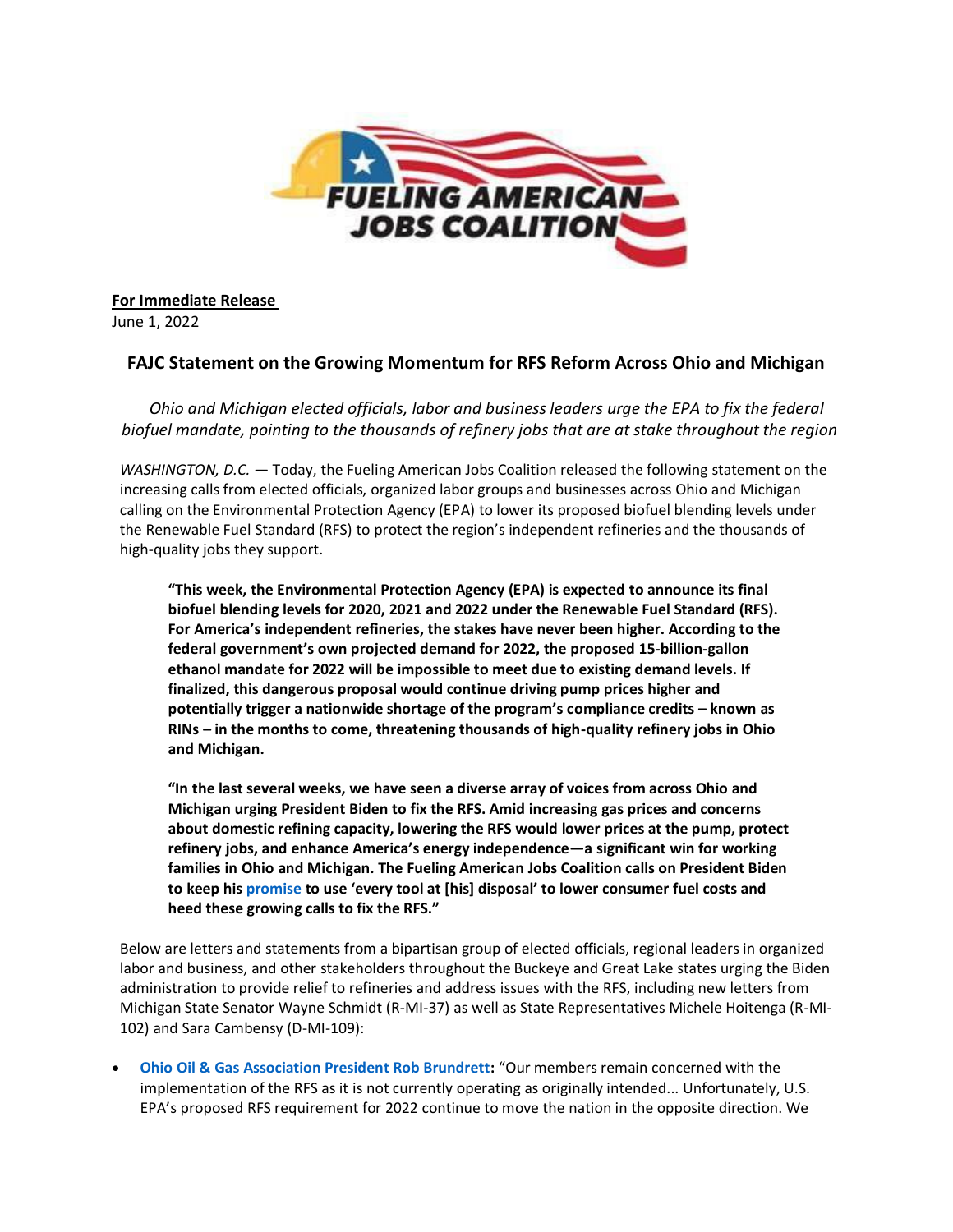urge the administration [to] ensure that the 2022 RVO is set to a reasonable level and encourage more serious reforms to truly address the inadequacies of the current RFS. Without immediate action, we face risking our energy independence, something Ohio and our country cannot afford."

- **[Affiliated Construction Trades Ohio Foundation Executive Director Matthew Szollosi:](https://www.fuelingusjobs.com/library/public/Letters/Affiliated-Construction-Trades-Ohio-Foundation-Addresses-the-Renewable-Fuel-Standard-Rules.pdf)** "More realistic 2022 RVO levels will help protect union construction jobs in Ohio and avoid undue increases in consumer fuel prices at a time of continued uncertainty in our state's vital oil, gas, and petrochemical industries."
- **[Ohio State Building & Construction Trades Council Executive Secretary-Treasurer Michael Knisley](https://www.fuelingusjobs.com/library/public/Letters/Ohio-Building-and-Construction-Trades-RFS-Council.pdf)** "As currently written, we believe the proposed EPA rule threatens Ohio Building Tradespeople's jobs in Ohio's refining sector at a time when these jobs are already in jeopardy. The uncertainty of RFS compliance at this time will add undue strain to Ohio's refineries and the tradespeople who build and maintain them."
- **[Northwest Ohio Building and Construction Trades Council Attorney Dawn Christen:](https://www.fuelingusjobs.com/library/public/Letters/Testimony-Refinery-Workers.pdf)** "The Toledo Refining Company is an economic driver for the Midwest. It provides 15 percent of the entire state's fuel and contributes \$5.2 billion in total direct and indirect economic benefits to Northwest Ohio... The skyrocketing RIN prices are putting domestically produced fuel supplies at serious risk, which in turn puts the livelihood of thousands of skilled workers at risk and the quality of life for their families here in Northwest Ohio. Specifically, in regard to the issue before you today, our ask is that the EPA reduce the 2022 ethanol volume requirement by over 1 billion gallons in the final rule."
- **[Ohio Chamber of Commerce Director of Energy & Environmental Policy Stephanie Kromer:](https://www.fuelingusjobs.com/library/public/Letters/Ohio-Chamber-of-Commerce-RFS-Comments.pdf)** "A robust fuel and petrochemical manufacturing sector are key to Ohio's economic engine. However, the U.S. EPA's proposed renewable fuel standard (RFS) renewable volume obligation (RVO) rule will affect regional fuel supply, disrupt supply chains across various industries, and jeopardize thousands of good paying jobs in our state due to the astronomical prices of the Renewable Identification Numbers (RINs)."
- **[Ohio Manufacturers' Association,](https://www.fuelingusjobs.com/library/public/Letters/FINAL_OMA_RFS-Letter_05-26-2022.pdf) President Ryan Augsburger:** "Unfortunately, the current structure of the U.S. EPA's RFS and excessively high RIN prices continue to drive costs higher for Ohio's refineries, threatening jobs in the Buckeye State and driving up fuel prices for consumers during a time of supply shortages and rampant energy inflation. A change of course is desperately needed."
- **[Toledo Refining Company Employee Scott Hayes:](https://www.fuelingusjobs.com/library/public/Letters/Testimony-Refinery-Workers.pdf)** "We contribute \$5.4 billion of economic output to the region. We have about 1200 employees at the facility, many union and/or skilled trades, and for each direct job, IMPLAN projects a 16 job per multiplier... We fervently ask EPA to reduce the 2022 ethanol volume requirement by over one billion gallons in the final rule… Failure to make this change will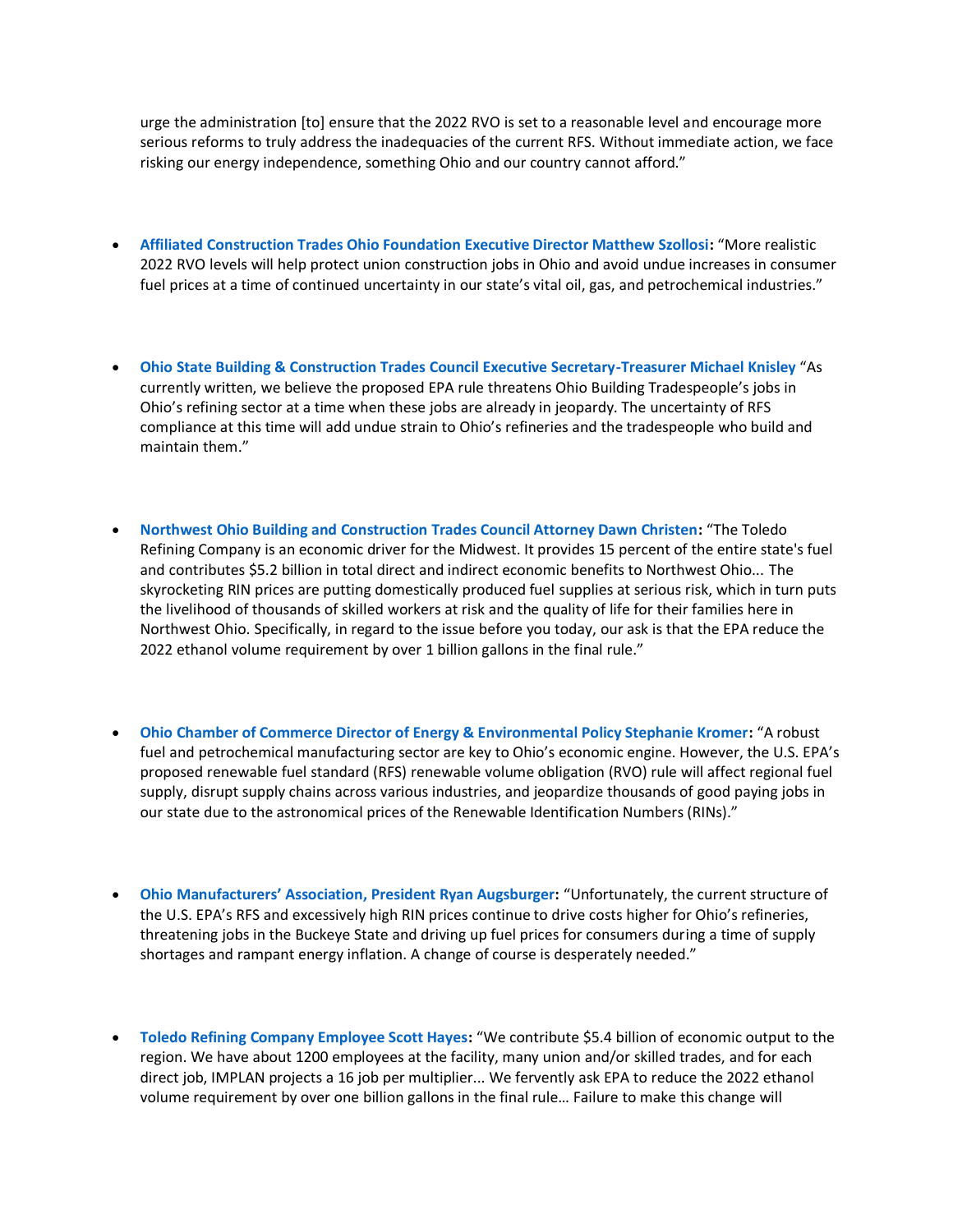continue putting union jobs and domestic fuel supplies at risk, while keeping consumer fuel prices high."

- **[Lucas County Resident Timothy Monaco:](https://www.fuelingusjobs.com/library/public/Letters/Timothy-Monaco-Ohio-RFS-Comments.pdf)** "PBF's refinery, located here in the Toledo area, contributes \$5.4 billion in economic output to our region and employs about 1,200 people... If the EPA fails to take the appropriate actions, we unfortunately face the possibility of lost domestic refining capacity and the economic calamity that will surely come with refinery closures. Such a result would run contrary to the President's commitment to protect union jobs and do everything in the Administration's power to alleviate high gas prices for consumers."
- **[State Senate President Matt Huffman \(R-OH-12\):](https://www.fuelingusjobs.com/library/public/Letters/Matt-Huffman-Letter.pdf)** "Outside of the direct impact on refinery jobs, increased refining costs are inevitably passed along to consumers at the pump. Ohioans, like all Americans, are facing record gas prices. When coupled with widespread inflation, the economic pain is real. If reforming the RFS is an opportunity to provide some relief, we should take it."
- **[State Representative John Damoose \(R-MI-107\):](https://www.fuelingusjobs.com/library/public/Letters/Rep-Damoose-RFS-Letter-final.pdf)** "Many refiners now spend more in RFS compliance costs than all of their other operating costs – combined. Congress did not intend for the RFS program to operate in this manner, and it is impacting a nearby refinery that serves the state of Michigan… In addition to the financial impacts on independent refiners, independent experts have concluded the RINs are adding 20 to 30 cents per gallon to gasoline prices. Fixing the RFS is one way that the President could help provide meaningful relief for consumers, including my constituents, at the pump at a time when they desperately need it."
- **[State Representative Joseph Bellino \(R-MI-17\):](https://www.fuelingusjobs.com/library/public/Letters/Rep-Bellino-RFS-Letter-5-31-22.pdf)** "Significant imbalances within the RFS are not only impacting refiners but are also causing hardships for consumers in Michigan and beyond, while also threatening the well-being of our national energy security and energy independence."
- **[State Representative Michele Hoitenga \(R-MI-102\):](https://www.fuelingusjobs.com/library/public/Letters/RINs-Letter-Hoitenga.pdf)** "Were the region to lose a refinery, Michigan will become more dependent on imported fuel from abroad. Now is clearly not the time to turn to foreign nations for our energy needs. The RFS is adding up to an estimated 30 cents per gallon of gasoline for consumers at the pump."
- **[State Representative Sara Cambensy \(D-MI-109\):](https://www.fuelingusjobs.com/library/public/Letters/Cambensy-Letter.pdf)** "It is imperative the federal government use all tools at its disposal to bring down consumer fuel costs as Michiganders struggle with record-high gas prices. Given current global events, it is also critical that our government work to protect national energy security and independence. Unfortunately, the RFS program is not working as Congress intended it to [sic] when the program was established in 2005, particularly as it relates to the program's compliance credits known as Renewable Identification Numbers (RINs)... I respectfully urge you to take the